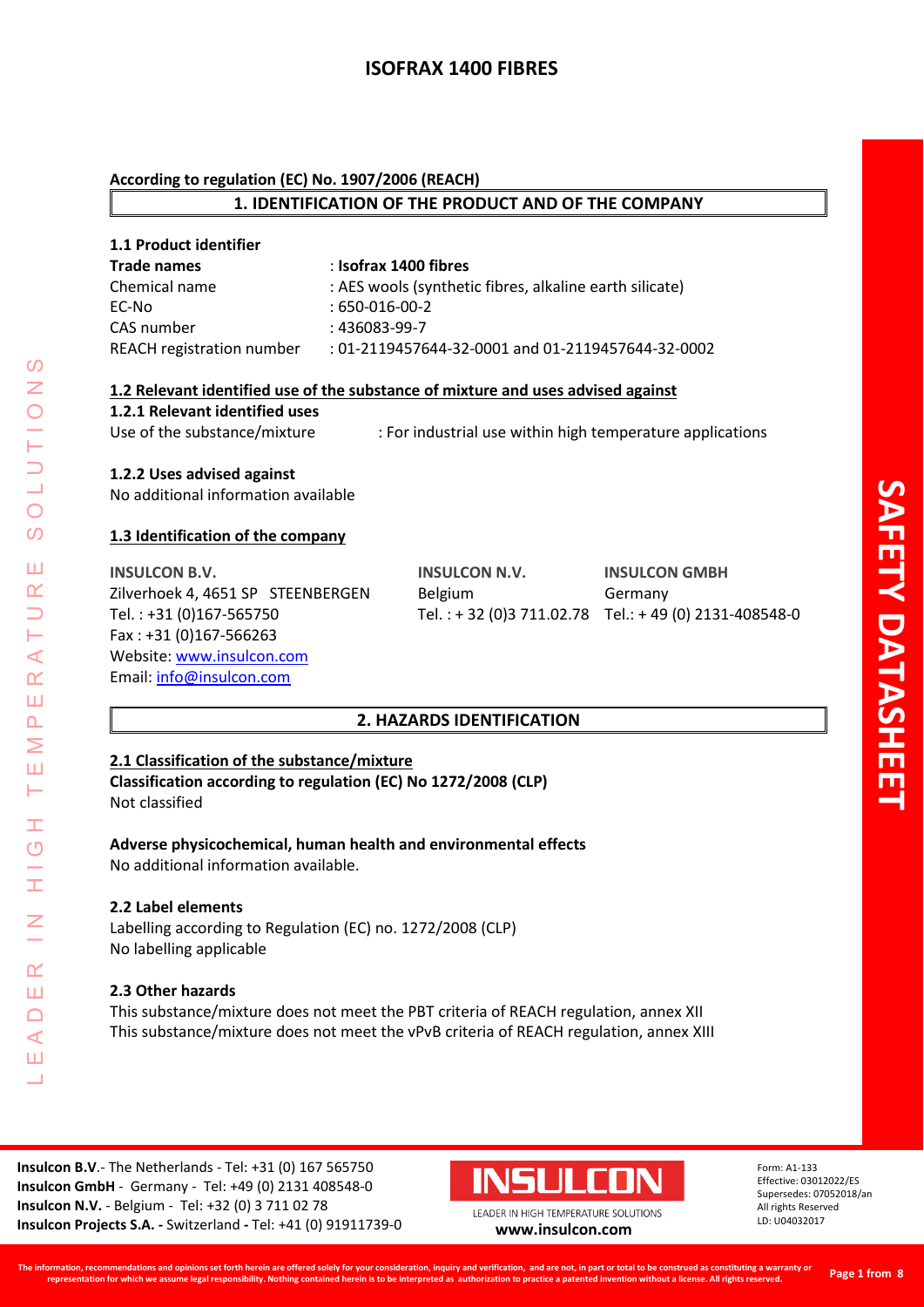# **3. COMPOSITION / INFORMATION OF INGREDIENTS**

#### **3.1 Substance**

| <b>NAME</b>                                                                   | <b>PRODUCT IDENTIFIER</b>                       | ℅   | Classification<br>according to<br><b>Regulation (EC) No.</b><br>1272/2008 (CLP) |
|-------------------------------------------------------------------------------|-------------------------------------------------|-----|---------------------------------------------------------------------------------|
| Alkaline earth silicate<br>wool (synthetic fibres,<br>alkaline earth silicate | (CAS No.) 436 083 99-7<br>(EC no.) 650-016-00-2 | 100 | Not classified                                                                  |

Full text of H-statements; see section 16

# **3.2 Mixture**

LEADER IN HIGH TEMPERATURE SOLUTIONS

Ŧ  $\overline{O}$ 

Ī

 $\alpha$ Ш  $\Box$  $\prec$ Ш 山

 $\mathcal{O}$ Z

 $\bigcirc$  $\overline{O}$ 

Ш  $\alpha$ 

Н  $\prec$  $\alpha$ Ш  $\overline{\mathbf{r}}$ Σ Ш ⊢

Not applicable

# **4. FIRST AID MEASURES**

#### **4.1 Description of first aid measures**

After inhalation: Move to fresh air. If you feel unwell, seek medical advice.

| After skin contact: | Gently wash with plenty of soap and water. Take off contaminated clothing<br>and wash it before reuse. If skin irritation persists, take medical advice. |
|---------------------|----------------------------------------------------------------------------------------------------------------------------------------------------------|
| After eye contact:  | Rinse cautiously with water for several minutes. If eye irritation persists: Get<br>medical advice/ attention.                                           |
| After ingestion:    | Rinse mouth. Drink plenty of water. Do NOT induce vomiting. Obtain<br>emergency medical attention.                                                       |

# **4.2 Most important symptoms and effects, both acute and delayed**

| Symptoms/injuries after skin contact: | mechanical irritation |
|---------------------------------------|-----------------------|
| Symptoms/injuries after eye contact:  | mechanical irritation |

**4.3 Indication of any immediate medical attention and special treatment needed** Treat symptomatically.

# **5. FIRE FIGHTING MEASURES**

# **5.1 Extinguishing media**

Suitable extinguishing media: The product is not flammable. Use extinguishing media appropriate for surrounding fire. Foam. Dry powder. Carbon dioxide. Water spray. Unsuitable extinguishing media: Do not use a heavy water stream.

#### **5.2 Special hazards arising from the substance or mixture** No additional information available.

**Insulcon B.V**.- The Netherlands - Tel: +31 (0) 167 565750 **Insulcon GmbH** - Germany - Tel: +49 (0) 2131 408548-0 **Insulcon N.V.** - Belgium - Tel: +32 (0) 3 711 02 78 **Insulcon Projects S.A. -** Switzerland **-** Tel: +41 (0) 91911739-0 **[www.insulcon.com](http://www.insulcon.com/)**

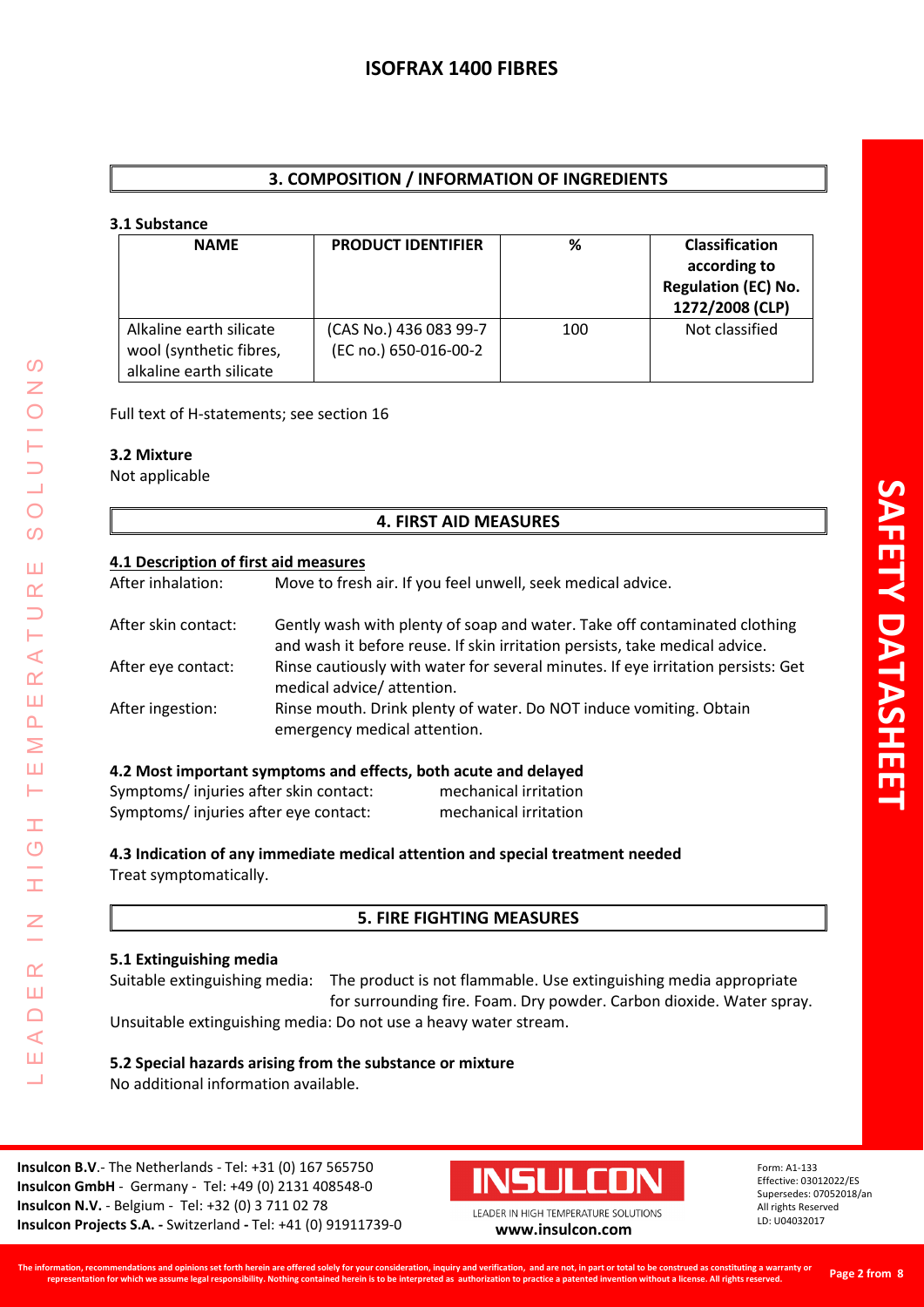# **ISOFRAX 1400 FIBRES**

# **5.3 Advice for firefighters**

Firefighting instructions: Prevent fire-fighting water from entering environment. Protection during firefighting: Do not enter fire area without proper protective equipment, including respiratory protection.

#### **6. ACCIDENTAL RELEASE MEASURES**

#### **6.1 Personal precautions, protective equipment and emergency procedures**

#### **6.1.1 For non-emergency personnel** Protective equipment: Concerning personal equipment to use, see section 8. Emergency procedures: Prohibit unauthorized persons.

#### **6.1.2 For emergency responders**

| Protective equipment: | Ensure adequate ventilation. Concerning personal protective |
|-----------------------|-------------------------------------------------------------|
|                       | equipment to use, see section 8.                            |
| Emergency procedures: | Ensure operative are trained to minimise exposures.         |

#### **6.2 Environmental precautions**

Prevent entry to sewers and public waters. Avoid sub-soil penetration.

#### **6.3 Methods and material for containment and cleaning up**

Methods for cleaning up: Mechanically recover the product. Minimize generation of dust. High efficiency particulate air filter (HEPA filter)

# **6.4 Reference to other sections**

See heading 7, 8 and 13.

# **7. HANDLING AND STORAGE**

# **7.1 Precautions for safe handling**

| Precautions for handling: | Avoid contact with skin and eyes. Use personal protective equipment<br>as required. Obtain special instruction before use. Do not eat, drink<br>or smoke when using this product. Clear contaminated areas<br>thoroughly. Ensure good ventilation of the work station. |
|---------------------------|------------------------------------------------------------------------------------------------------------------------------------------------------------------------------------------------------------------------------------------------------------------------|
| Hygiene measures:         | Wash hands and other exposed areas with mild soap and water<br>before eating, drinking or smoking when leaving work.                                                                                                                                                   |
|                           | 7.2 Conditions for safe storage, including any incompatibilities                                                                                                                                                                                                       |
| Storage conditions:       | Product must only be kept in the original packaging. Store tightly                                                                                                                                                                                                     |
|                           | closed in a dry and cool place.                                                                                                                                                                                                                                        |

Prohibitions on mixed storage: Keep away from food, drink and animal feeding stuff.

# **7.3 Specific use(s)**

For professional users only. See Heading 8. Exposure scenarios.

**Insulcon B.V**.- The Netherlands - Tel: +31 (0) 167 565750 **Insulcon GmbH** - Germany - Tel: +49 (0) 2131 408548-0 **Insulcon N.V.** - Belgium - Tel: +32 (0) 3 711 02 78 **Insulcon Projects S.A. -** Switzerland **-** Tel: +41 (0) 91911739-0 **[www.insulcon.com](http://www.insulcon.com/)**

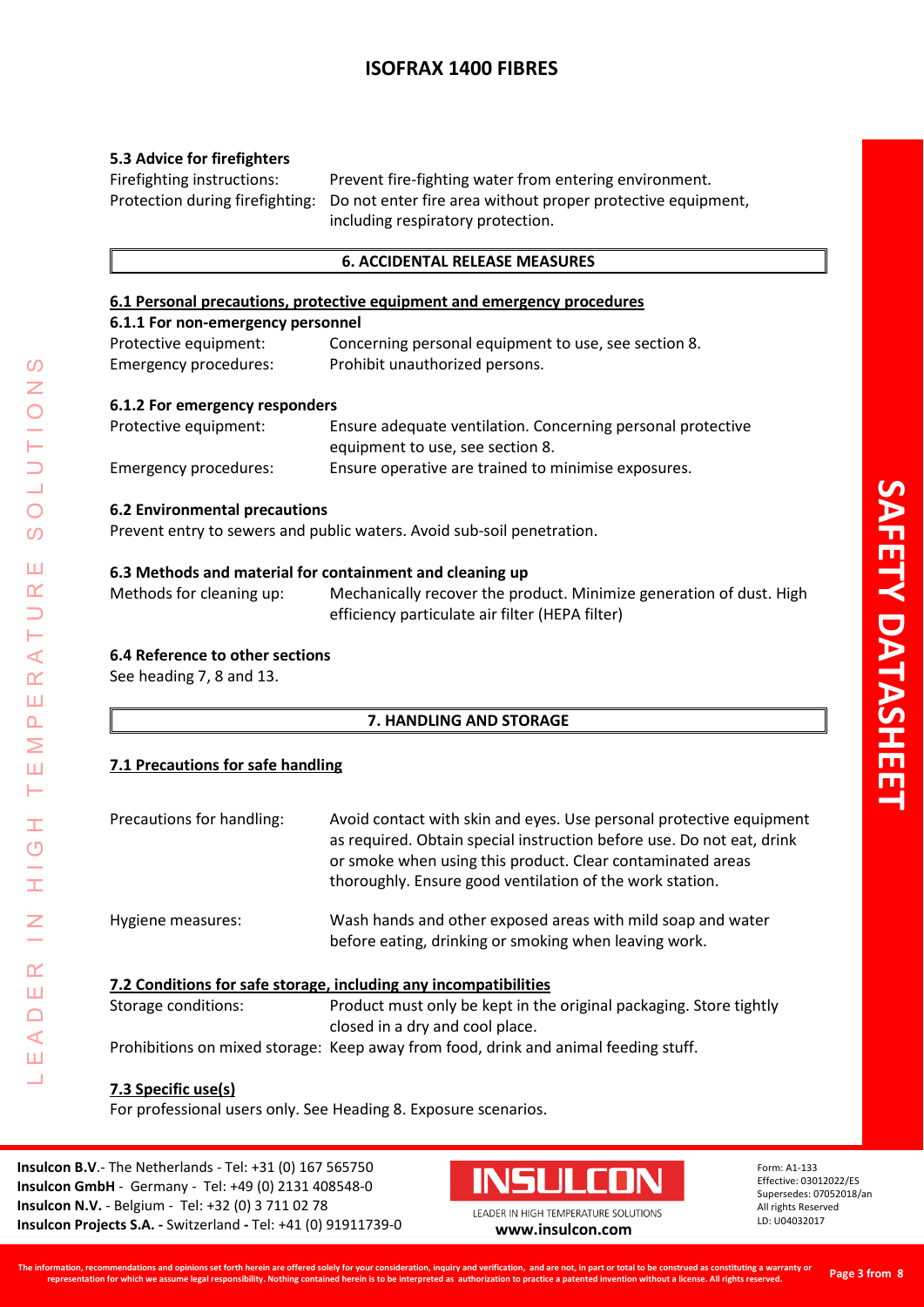#### **8. EXPOSURE CONTROL / PERSONAL PROTECTION**

#### **8.1 Control parameters**

| AES wool (synthetic fibres, alkaline earth silicate) (436083-99-7) |              |                                              |
|--------------------------------------------------------------------|--------------|----------------------------------------------|
| United Kingdom                                                     | Remark (WEL) | 2,0 f/ml (HSE EH40 Workplace Exposure Limit) |

#### **8.2 Exposure controle**

| Hand protection          |               | Protective gloves                                                                                                           |
|--------------------------|---------------|-----------------------------------------------------------------------------------------------------------------------------|
| Eye                      |               | Safety glasses with side shields                                                                                            |
| Skin and body protection | $\mathcal{L}$ | Wear suitable protective clothing                                                                                           |
| Respiratory protection   |               | In case of insufficient ventilation, wear suitable respiratory<br>equipment. If dust are formed: Short term exposure (FFP2) |
| Other information        | $\mathcal{L}$ | Wash contaminated clothes.                                                                                                  |

# **9. PHYSICAL AND CHEMICAL PROPERTIES**

|                             | Solid             |
|-----------------------------|-------------------|
| Physical state              | <b>Fibres</b>     |
| Appearance                  | White             |
| Colour                      |                   |
| Odour                       | Odourless         |
| Odour threshold             | No data available |
| pH                          | Not applicable    |
| Relative evaporation rate   |                   |
| (butylacetate=1)            | No data available |
| Melting point               | 1500° - 1550°C    |
| Freezing point              | No data available |
| <b>Boiling point</b>        | Not applicable    |
| Flash point                 | Not applicable    |
| Auto-ignition temperature   | None              |
| Decomposition temperature   | No data available |
| Flammability (solid, gas)   | No data available |
| Oxidising properties        | None              |
| Vapour pressure             | Not applicable    |
| Relative vapour density     |                   |
| at $20 °C$                  | No data available |
| Relative density            | 2.6               |
| Solubility                  | Water $<$ 1 mg/l  |
| Log pow                     | No data available |
| Viscosity, kinematic        | Not applicable    |
| Viscosity, dynamic          | Not applicable    |
| <b>Explosive properties</b> | No data available |
| Oxidising properties        | No data available |
| <b>Explosive properties</b> | No data available |
|                             |                   |

#### **9.2 Other information**

LEADER IN HIGH TEMPERATURE SOLUTIONS

 $\pm$  $\circ$  $\frac{1}{1}$ 

 $\overline{z}$ 

 $\alpha$ Ш  $\Box$  $\triangleleft$ Ш Ц

 $\Omega$ Z  $\bigcirc$ 

 $\bigcirc$  $\overline{O}$ 

Ш  $\alpha$  $\Rightarrow$ Н  $\prec$  $\alpha$ Ш  $\Delta$ Σ Ш Н

> Other properties : Length weighted geometric mean diameter of fibres contained in the product  $1.9 - 6 \mu m$

**Insulcon B.V**.- The Netherlands - Tel: +31 (0) 167 565750 **Insulcon GmbH** - Germany - Tel: +49 (0) 2131 408548-0 **Insulcon N.V.** - Belgium - Tel: +32 (0) 3 711 02 78 **Insulcon N.V.** - Beigium - Tel: +32 (0) 3 711 02 78<br> **Insulcon Projects S.A.** - Switzerland - Tel: +41 (0) 91911739-0 **[www.insulcon.com](http://www.insulcon.com/)** 

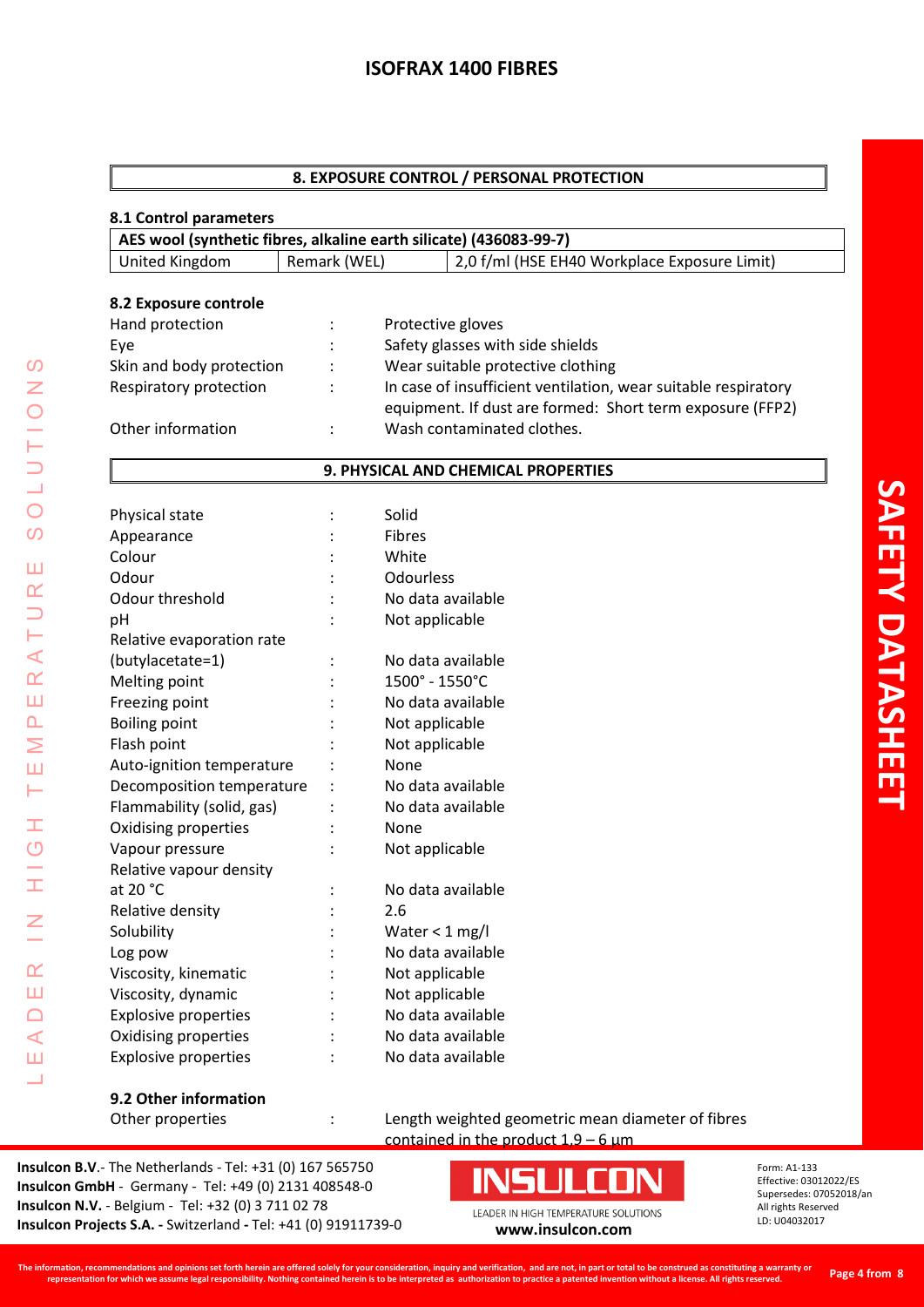# **10. STABILITY AND REACTIVITY**

## **10.1 Reactivity**

Stable under normal conditions of use.

## **10.2 Chemical stability**

The product is stable at normal handling and storage conditions.

#### **10.3 Possibility of hazardous reactions**

No dangerous reactions known.

#### **10.4 Conditions to avoid**

No additional information available.

#### **10.5 Incompatible materials**

None

LEADER IN HIGH TEMPERATURE SOLUTIONS

Ŧ  $\overline{O}$ 

 $\alpha$ Ш  $\Box$  $\blacktriangleleft$ Ш 山

⋖  $\underline{\alpha}$ Ш  $\overline{\mathbf{r}}$ Σ Ш Н

 $\Omega$ Z

 $\bigcirc$  $\Omega$ 

Ш  $\alpha$ 

#### **10.6 Hazardous decomposition products**

Under normal conditions of storage and use, hazardous decomposition products should not be produced.

#### **11. TOXICOLOGICAL INFORMATION**

#### **11.1 Information on toxicological effects**

#### **Acute toxicity:**

Not classified (Based on available data, the classification criteria are not met) **Skin corrosion/ irritation:** 

Not classified (Based on available data, the classification criteria are not met) **Serious eye damage/ irritation:** 

Not classified (Based on available data, the classification criteria are not met) **Respiratory or skin sensitisation:** 

Not classified (Based on available data, the classification criteria are not met) **Germ cell mutagenicity:** 

Not classified (Based on available data, the classification criteria are not met) **Carcinogenicity:** 

Not classified (Based on available data, the classification criteria are not met) **Reproductive toxicity:** 

Not classified (Based on available data, the classification criteria are not met) **Specific target organ toxicity (single exposure):** 

Not classified (Based on available data, the classification criteria are not met) **Specific target organ toxicity (repeated exposure):** 

Not classified (Based on available data, the classification criteria are not met) **Aspiration hazard:** 

Not classified (Based on available data, the classification criteria are not met)

**Insulcon B.V**.- The Netherlands - Tel: +31 (0) 167 565750 **Insulcon GmbH** - Germany - Tel: +49 (0) 2131 408548-0 **Insulcon N.V.** - Belgium - Tel: +32 (0) 3 711 02 78 **Insulcon Projects S.A. -** Switzerland **-** Tel: +41 (0) 91911739-0 **[www.insulcon.com](http://www.insulcon.com/)**

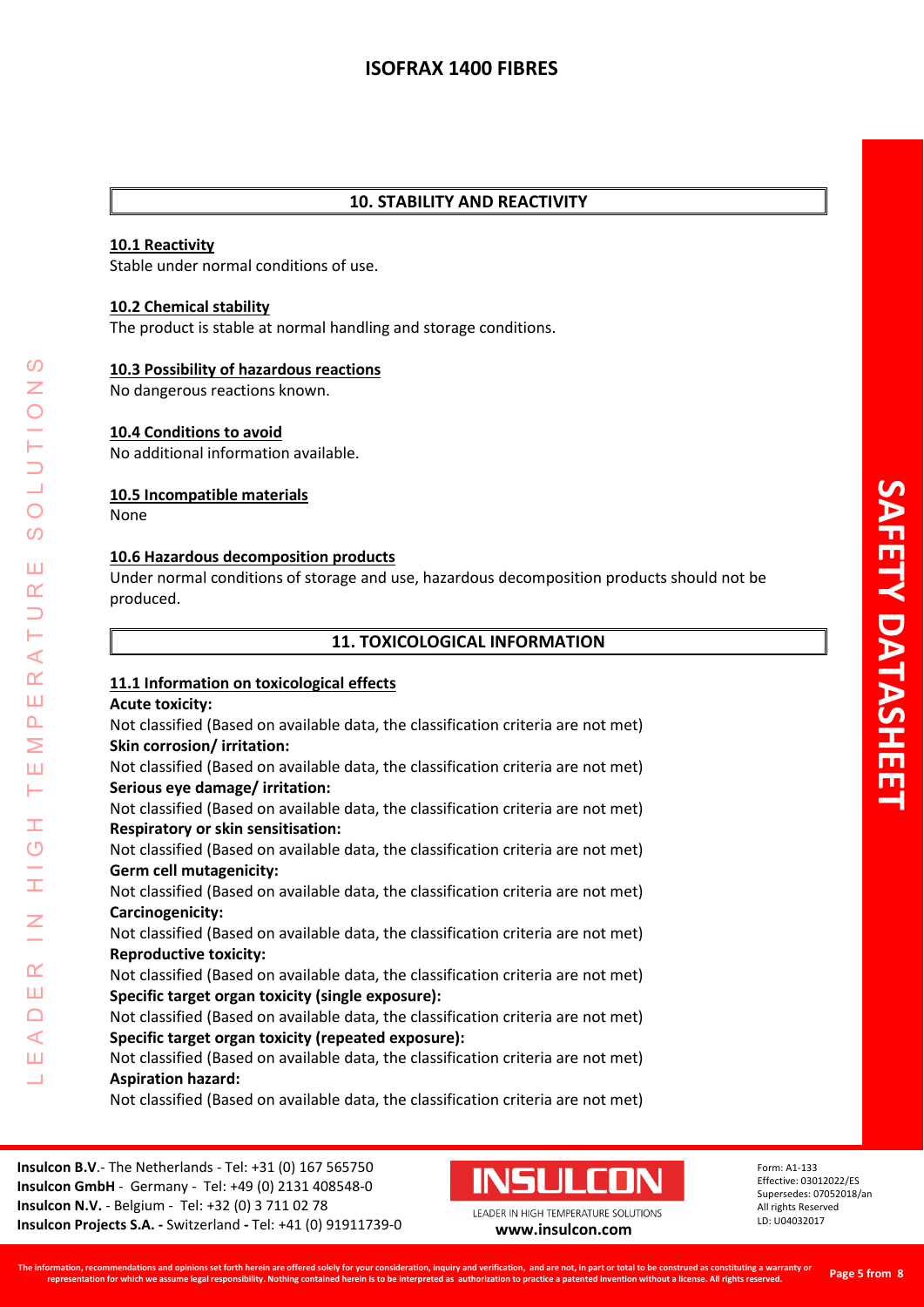# **ISOFRAX 1400 FIBRES**

#### **Other information: Irritant Properties**

When tested using approved methods (Directive 67/548/EC, Annex V, Method B4), fibres contained in this material give negative results. Man-made mineral fibres, can produce a mild irritation resulting in itching or rarely, in some sensitive individuals, in slight reddening. Unlike other irritant reactions this in not the

result of allergy or chemical skin damage but is caused by a temporary mechanical effect.

#### **Other animal studies**

These materials have been designed to allow rapid clearance from lung tissue. And this low biopersistence has been confirmed in many studies on AES using EU protocol ECB/TM/\*27 (rev.7). When inhaled, even at very high doses, they do not accumulate to any level capable of producing g a serious adverse biological effect. In lifetime chronic studies there was no exposure-related effect more than would be seen with any "inert" dust.

Subchronic studies at the highest doses achievable produced, at worst, a transient mild inflammatory response. Fibres with the same ability to persist in tissue do not produce tumours when injected into the peritoneal cavity of rats.

#### **12. ECOLOGICAL INFORMATION**

#### **12.1 Toxicity**

LEADER IN HIGH TEMPERATURE SOLUTIONS

Ŧ  $\overline{O}$ 

 $\alpha$ Ш  $\cap$  $\blacktriangleleft$ Ш  $\overline{\phantom{0}}$ 

⋖  $\alpha$ Ш  $\overline{\mathbf{r}}$ Σ Ш  $\vdash$ 

 $\Omega$ Z

 $\bigcirc$  $\Omega$ 

Ш  $\alpha$ 

No additional information available.

### **12.2 Persistence and degradability**

No additional information available.

#### **12.3 Bioaccumulative potential**

No additional information available.

#### **12.4 Mobility in soil**

No additional information available.

#### **12.5 Results of PBT and vPvB assessment**

**AES wool (synthetic fibres, alkaline earth silicate) (436083-99-7)** 

This substance/ mixture does not meet the PBT criteria of REACH regulation, annex XIII This substance/ mixture does not meet the vPvB criteria of REACH regulation, annex XIII

#### **12.6 Other adverse effects**

No additional information available.

#### **13. DISPOSAL CONSIDERATIONS**

#### **13.1 Waste treatment methods**

#### **Waste disposal recommendations:**

Dispose in a safe manner in accordance with local/ national regulations.

#### **European List of Waste (LoW) code:**  10 11 03 – waste glass based fibrous materia

**Insulcon B.V**.- The Netherlands - Tel: +31 (0) 167 565750 **Insulcon GmbH** - Germany - Tel: +49 (0) 2131 408548-0 **Insulcon N.V.** - Belgium - Tel: +32 (0) 3 711 02 78 **Insulcon Projects S.A. -** Switzerland **-** Tel: +41 (0) 91911739-0 **[www.insulcon.com](http://www.insulcon.com/)**

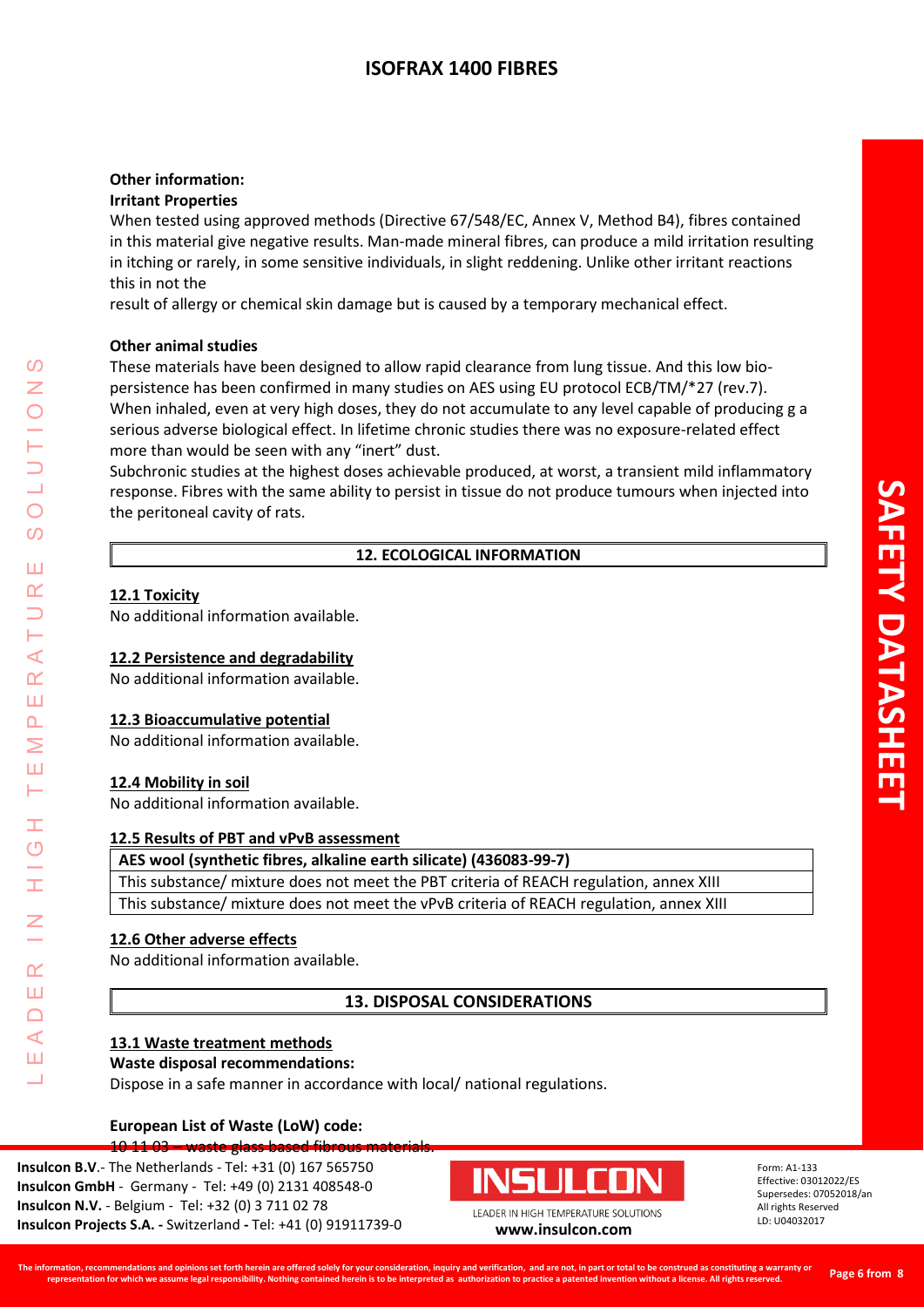# **14. TRANSPORT INFORMATION**

In accordance with ADR, RID, IATA, IMDG, ADN.

| <b>ADR</b>                        | <b>IMDG</b>    | <b>IATA</b>                             | <b>AND</b>     | <b>RID</b>     |
|-----------------------------------|----------------|-----------------------------------------|----------------|----------------|
| 14.1 UN Number                    |                |                                         |                |                |
| Not applicable                    | Not applicable | Not applicable                          | Not applicable | Not applicable |
| 14.2 UN proper shipping name      |                |                                         |                |                |
| Not applicable                    | Not applicable | Not applicable                          | Not applicable | Not applicable |
| 14.3 Transport hazard class(es)   |                |                                         |                |                |
| Not applicable                    | Not applicable | Not applicable                          | Not applicable | Not applicable |
| Not applicable                    | Not applicable | Not applicable                          | Not applicable | Not applicable |
| 14.4 Packing group                |                |                                         |                |                |
| Not applicable                    | Not applicable | Not applicable                          | Not applicable | Not applicable |
| <b>14.5 Environmental hazards</b> |                |                                         |                |                |
| Not applicable                    | Not applicable | Not applicable                          | Not applicable | Not applicable |
|                                   |                | No supplementary information available. |                |                |

#### **14.6 Special precautions for user**

| - Overland transport          |                |
|-------------------------------|----------------|
| Transport regulation (ADR):   | Not applicable |
| - Transport by sea            |                |
| Transport regulations (IMDG): | Not applicable |
| - Air transport               |                |
| Transport regulations (IATA): | Not applicable |
| - Inland waterway transport   |                |
| Transport regulations (ADN):  | Not applicable |
| - Rail transport              |                |
| Transport regulations (RID):  | Not applicable |

# **14.7 Transport in bulk according to Annex II of MARPOL 73/78 and the IBC Code** Not applicable.

LEADER IN HIGH TEMPERATURE SOLUTIONS

Ŧ  $\overline{O}$ 

I

 $\alpha$ Ш  $\Box$  $\triangleleft$ Ш 山

 $\Omega$ Z

 $\bigcirc$ 

 $\Omega$ 

Ш  $\alpha$ 

Н  $\prec$  $\alpha$ Ш  $\Delta$ Σ Ш ⊢

# **15. REGULATORY INFORMATION**

# **15.1 Safety, health and environment regulations/legislation specific for the substance or mixture**

#### **15.1.1 EU Regulations:**

No REACH Annex XVII restrictions AES wool (synthetic fibres, alkaline earth silicate) is not on the REACH Candidate List.

# **15.1.2 National regulations:**

No additional information available

# **15.2 Chemical safety assessment**

A chemical safety assessment has been carried out.

**Insulcon B.V**.- The Netherlands - Tel: +31 (0) 167 565750 **Insulcon GmbH** - Germany - Tel: +49 (0) 2131 408548-0 **Insulcon N.V.** - Belgium - Tel: +32 (0) 3 711 02 78 **Insulcon Projects S.A. -** Switzerland **-** Tel: +41 (0) 91911739-0 **[www.insulcon.com](http://www.insulcon.com/)**